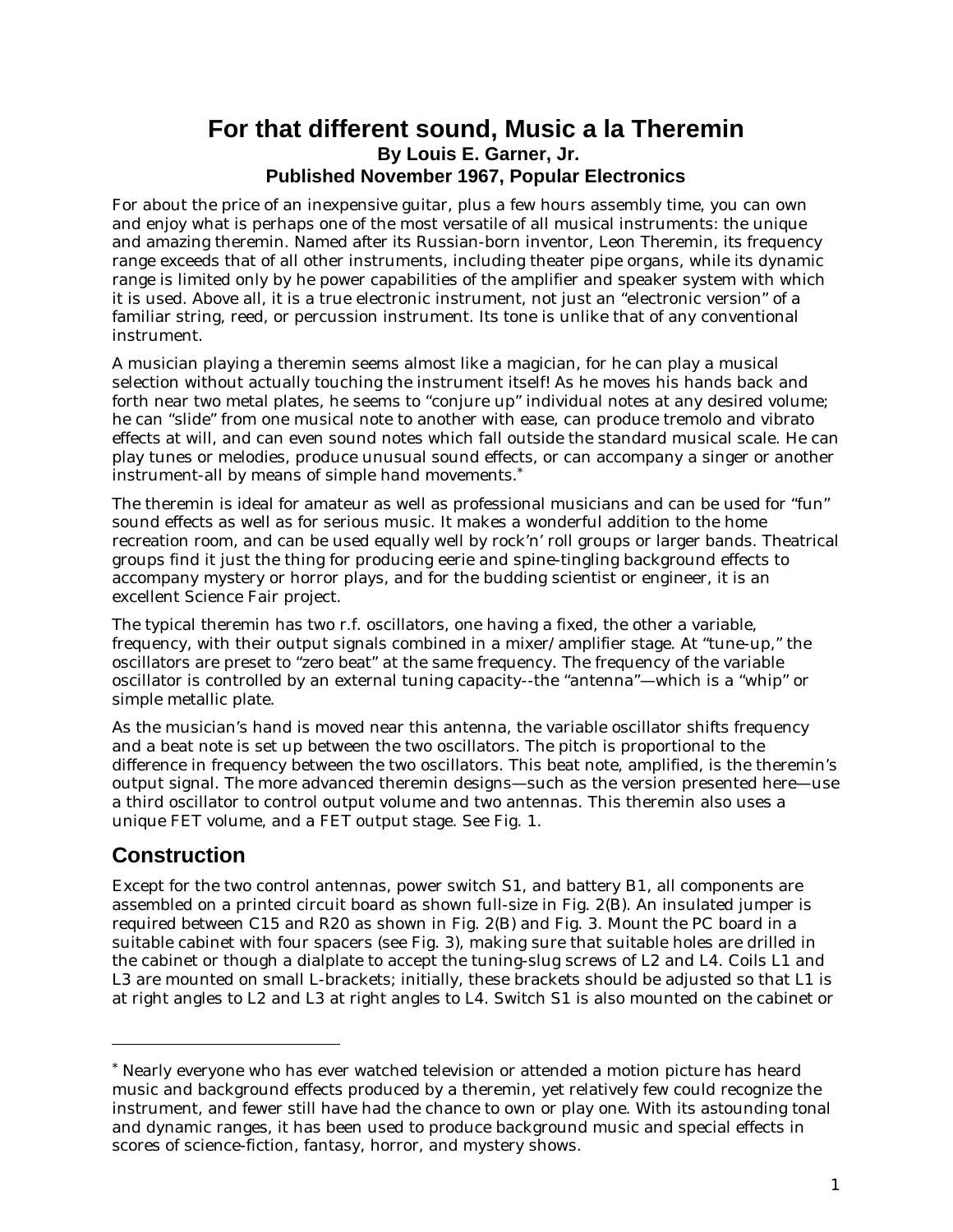dialplate, in the area of the L2 and L4 slug screws, while the battery is secured to the cabinet wall.

Ordinary copper-clad circuit board can be used to make up the pitch and volume control antennas. Although the author's units are equilateral triangles approximately 9" on a side almost any other design will do—shape is not critical. If desired, the upper surface of the antennas may be covered with a colorful material (see cover photo).

The antennas are mechanically mounted on an electrically conducting support. The ones used by the author, (see Fig. 4) were six-inch lengths of 3/4" aluminum pipe with appropriate mounting flanges. The antennas were attached to the pipe with conduit plug buttons soldered to the bottom of each antenna. The flanges of the buttons should make a good friction fit to the pipe. A solder lug for connection to the PC board is placed under one of the pipe support mounting screws as shown in Fig. 3.

Connect the negative lead of the battery to terminal B on the PC Board; then connect the positive battery lead, via S1, to terminal A. The center lead of the audio output coaxial cable is connected to terminal C on the PC board, while the associated braid is soldered to the ground foil. Connect the volume control lead and one lead from L3 to the proper hole on the PC board (see Fig. 3), then connect the pitch control lead and one lead of L1 together and solder to the hole on the PC board. The other ends of both coils are soldered to the ground foil of the PC board.

### **Tuning**

Although the theremin is used with an external audio amplifier and speaker, no special test equipment is needed for the tuning adjustments. The procedure is as follows.

- 1. Temporarily short Q6's gate and source electrodes together, using either a short clip lead, or a short length of hookup wire, tack-soldered in place.
- 2. Preset the coil (L1, L2, L3, and L4) cores to their mid-position.
- 3. Connect the theremin's output cable to the input jack of an audio amplifier (with speaker)- -a guitar amplifier is ideal. Turn the amplifier on, volume up to nearly full.
- 4. Turn the theremin on by closing S1 and adjust L2's slug (keep hands or other parts of the body away from the pitch antenna) until a low frequency growl is heard from the speaker.
- 5. Turn the theremin off and remove the short from Q6.
- 6. Turn the theremin back on and adjust L4's slug until a point is found where the growl is heard from the speaker. Then adjust L3's stud until the sound is reduced to near zero. This setting, although somewhat critical, will be stable once obtained.
- 7. Finally, adjust L2's slug until the growl becomes lower and lower in pitch, finally disappearing as "zero beat" is reached.

With the coils properly adjusted, no output signal will be obtained unless the operator's hands are moved near the *pitch* and *volume* control plates *simultaneously*. As the operator approaches the *pitch* control plate, a low-frequency note should be heard increasing in pitch as the hand moves nearer and, finally, going higher and higher and beyond audibility as the hand almost touches the plate. As the operator puts his hand near the *volume* control, a low level signal should be heard, increasing in amplitude until maximum volume is attained just before the plate is touched.

After the initial adjustments, L2 and L4 can be readjusted from time to time (using the front panel knobs) as needed to correct for minor frequency drift. In any case, a preliminary check of adjustment is always desirable whenever the theremin is to be used for a performance.

One further adjustment is optional. Coil L1's positioning with respect to L2 will determine, to some extent, the shape of the output waveform and, hence, its harmonic content. The mounting bracket supporting L1 can be adjusted to reduce the mutual coil orientation to less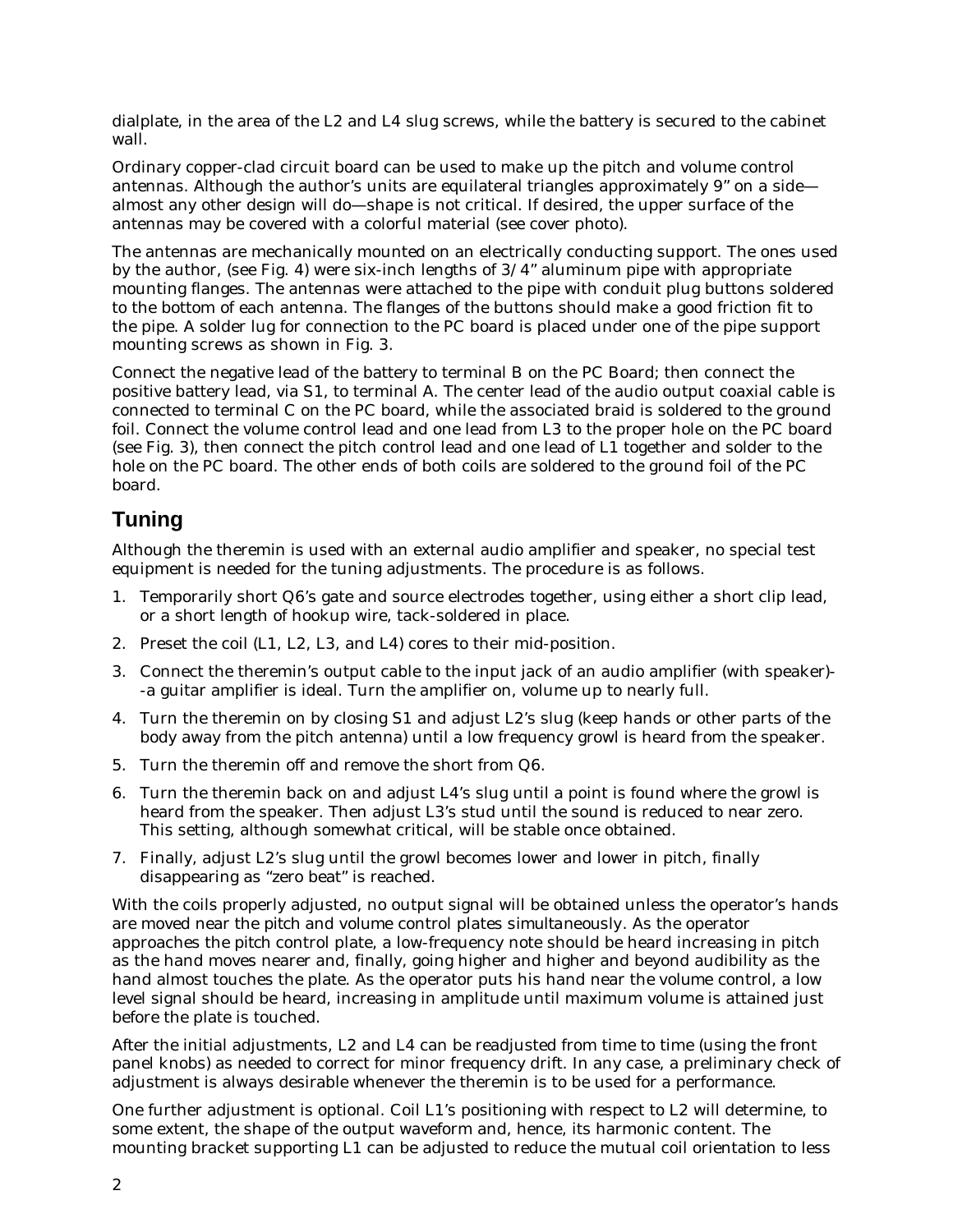than 90 degrees if a greater harmonic content is desired. However, as the angle is reduced, low-frequency notes may tend to become pulse-like in character.

### **Installation**

A guitar or instrument amplifier is an ideal companion unit for the theremin; either one allows bass or treble boost, as desired, and fuzz (distortion) or reverberation (if these features are incorporated in the amplifier's circuit). Simply provide a suitable cable plug and connect the theremin's output cable to the amplifier's input jack.

It is not necessary to purchase a special amplifier. The theremin's output signal level is sufficient to drive most power amplifiers to full output without additional preamp stages. The instrument can be used, for example, with a monaural version of the "Brute-70" amplifier described in the February, 1967 issue (of *Popular Electronics*).

If the theremin is used in conjunction with a power amplifier which does not have a built-in gain (or volume) control, a "volume level" control should be added to its basic circuit to prevent accidental overdrive. This can be accomplished quite easily by replacing source load resistor R16 (Fig. 1) with a 10,000-ohm potentiometer.

# **Operation**

The results obtained depend more on the ability of the operator than on built-in limitations within the unit itself. A good "ear" for music is a must, of course, but, in addition, a moderate amount of skill is required, particularly in finger or hand dexterity and movement. The latter is learned only through practice. For a start, here are the basic techniques.

*To sound an individual note*, first move the "pitch" control hand to the proper position near the *pitch* antenna (as determined by practice) to sound the desired pitch. Next move the "volume" control hand *quickly* to the proper position near the *volume* antenna to sound the note at the desired level, then away after the proper interval to sound an eighth, quarter, half or full note.

*To sustain a note*, hold both hands in position. The note volume may be increased slowly by moving the "volume control" hand *slowly* nearer the *volume* antenna, reduced by moving it slowly away.

*To "slide" from one note to another*, hold the "volume hand" fixed in position and move the "pitch hand" nearer (or away from) the pitch antenna plate.

*To produce a vibrato effect*, hold the "volume hand" fixed in position and shake—or tremble the "pitch hand" at the desired rate.

*To create a tremolo effect*, hold the "pitch hand" fixed in position and vibrate—or tremble—the "volume control" hand.

*Tremolo and vibrato effects* can be produced by simultaneously rapidly moving both hands back and forth.

If you've used triangularly shaped control plates in your instrument (as in the model shown), you'll find that a given hand movement has less effect on operation near the narrow (pointed) end of the triangle than near its broad base.

Practice is important!

================[30]======================